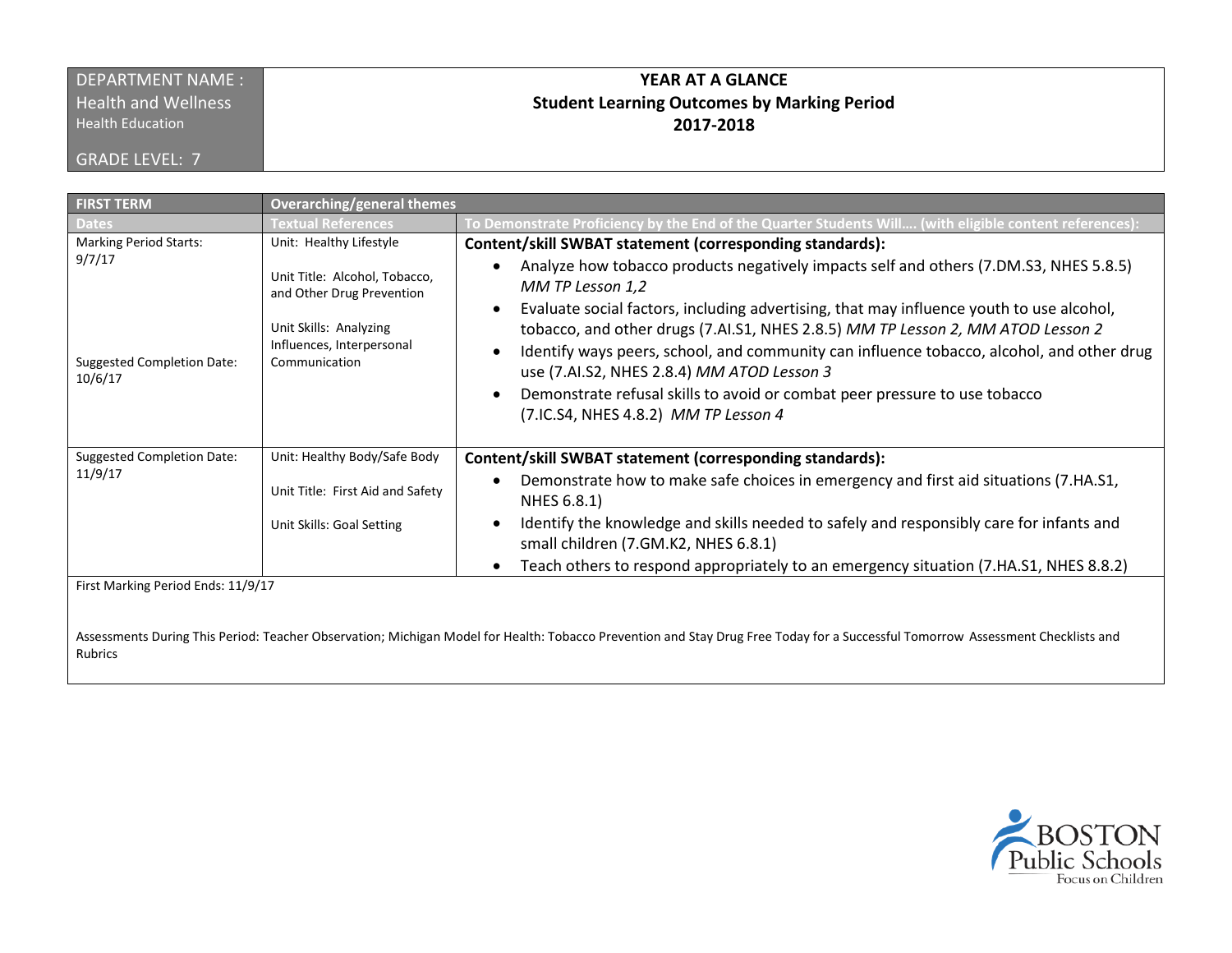### DEPARTMENT NAME : **Health and Wellness**

Health Education

GRADE LEVEL: 7

## **YEAR AT A GLANCE Student Learning Outcomes by Marking Period 2017-2018**

| <b>SECOND TERM</b>                                                                        | <b>Overarching/general themes</b>                                                                                                                                                                                    |                                                                                                                                                                                                                                                                                                                                                                                                                                                                                                                                                                                                                                                                                  |  |
|-------------------------------------------------------------------------------------------|----------------------------------------------------------------------------------------------------------------------------------------------------------------------------------------------------------------------|----------------------------------------------------------------------------------------------------------------------------------------------------------------------------------------------------------------------------------------------------------------------------------------------------------------------------------------------------------------------------------------------------------------------------------------------------------------------------------------------------------------------------------------------------------------------------------------------------------------------------------------------------------------------------------|--|
| Dates <sup>1</sup>                                                                        | <b>Fextual References</b>                                                                                                                                                                                            | To Demonstrate Proficiency by the End of the Quarter Students Will (with eligible content references)                                                                                                                                                                                                                                                                                                                                                                                                                                                                                                                                                                            |  |
| <b>Marking Period Starts:</b><br>11/13/17<br><b>Suggested Completion Date:</b><br>1/26/18 | Unit: Healthy Mind<br>Unit Title: Social and<br><b>Emotional Health</b><br><b>Health Education Skills:</b><br>Accessing Resources,<br>Interpersonal Communication<br>SEL Skills: Self-Awareness,<br>Social Relations | Content/skill SWBAT statement (corresponding standards):<br>Identify signs and symptoms of common mental health issues, e.g. anxiety, stress,<br>depression, addiction (7.AR.K2a)<br>Find reliable resources, including on-line, school and community, that provide valid<br>information about mental and emotional health and wellbeing (7.AR.S2, NHES 3.8.5)<br>Describe effective strategies that reduce stress and promote emotional wellbeing<br>(7.IC.K1b)<br>Identify people you can trust for help if/when needed (7.AR.K2b, NHES 3.8.4)<br>Apply effective verbal and nonverbal communication skills to express feelings in an<br>appropriate way (7.IC.S1, NHES 4.8.1) |  |
| Second Marking Period Ends: 1/26/18                                                       |                                                                                                                                                                                                                      |                                                                                                                                                                                                                                                                                                                                                                                                                                                                                                                                                                                                                                                                                  |  |
|                                                                                           |                                                                                                                                                                                                                      | Assessments During This Period: Teacher Observation; Michigan Model for Health: Safe and Sound for Life: Social & Emotional Health Assessment Checklists and Rubrics                                                                                                                                                                                                                                                                                                                                                                                                                                                                                                             |  |

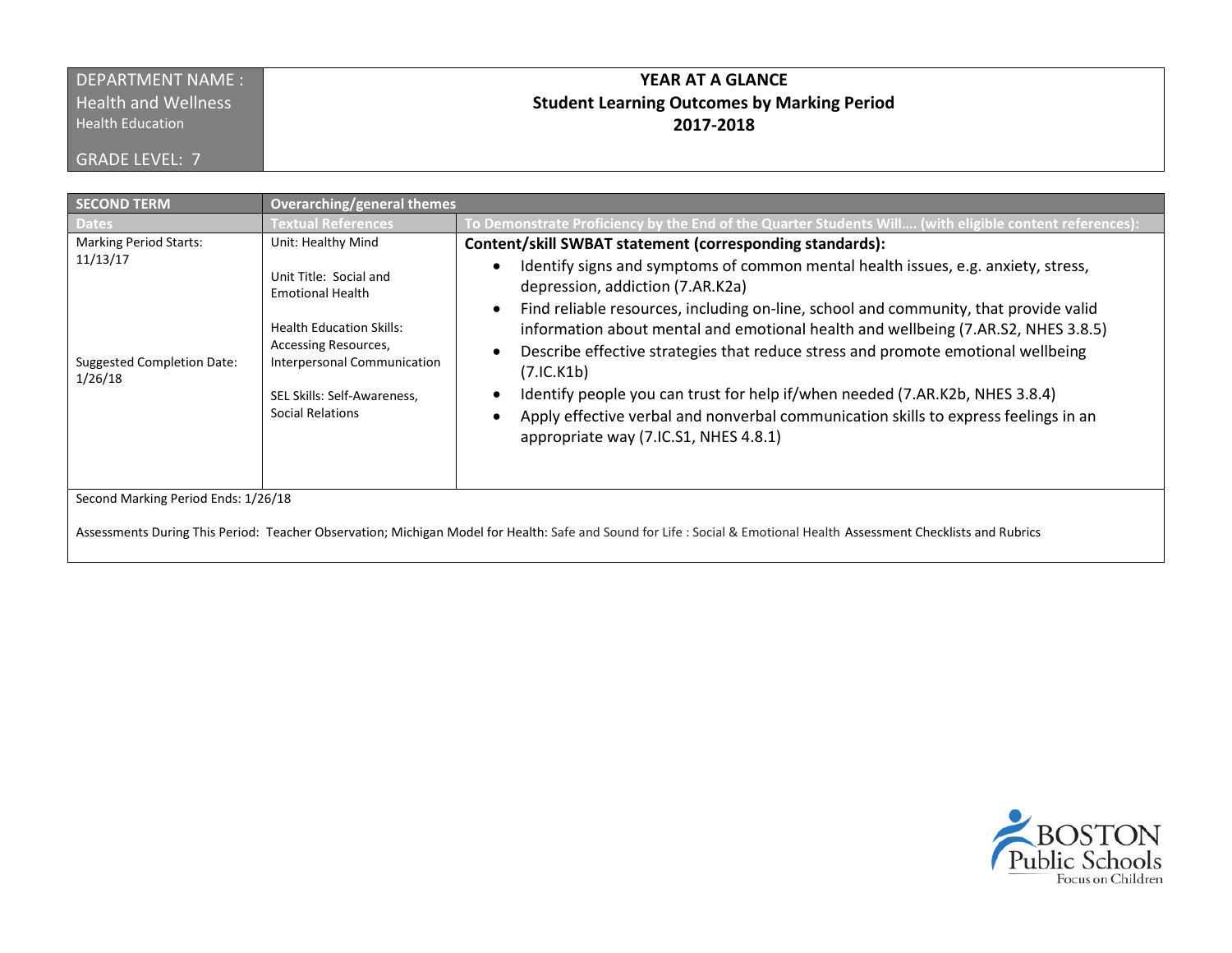### DEPARTMENT NAME : **Health and Wellness**

Health Education

GRADE LEVEL: 7

## **YEAR AT A GLANCE Student Learning Outcomes by Marking Period 2017-2018**

| <b>THIRD TERM</b>                                                                  | <b>Overarching/general themes</b>                                                                                                 |                                                                                                                                                                                                                                                                                                                                                                                                                                                                                                                                                                                                                                                                                                                                                                                                                                                                                                                                                                                                                                                                                                                                                                       |
|------------------------------------------------------------------------------------|-----------------------------------------------------------------------------------------------------------------------------------|-----------------------------------------------------------------------------------------------------------------------------------------------------------------------------------------------------------------------------------------------------------------------------------------------------------------------------------------------------------------------------------------------------------------------------------------------------------------------------------------------------------------------------------------------------------------------------------------------------------------------------------------------------------------------------------------------------------------------------------------------------------------------------------------------------------------------------------------------------------------------------------------------------------------------------------------------------------------------------------------------------------------------------------------------------------------------------------------------------------------------------------------------------------------------|
| <b>Dates</b>                                                                       | <b>Textual References</b>                                                                                                         | To Demonstrate Proficiency by the End of the Quarter Students Will (with eligible content references):                                                                                                                                                                                                                                                                                                                                                                                                                                                                                                                                                                                                                                                                                                                                                                                                                                                                                                                                                                                                                                                                |
| <b>Marking Period Starts:</b><br>1/29/18                                           | Unit: Healthy Body/Safe Body                                                                                                      | Use the Rights, Respect, Responsibility curriculum for this unit.                                                                                                                                                                                                                                                                                                                                                                                                                                                                                                                                                                                                                                                                                                                                                                                                                                                                                                                                                                                                                                                                                                     |
| <b>Suggested Completion Date:</b><br>4/13/18<br>Third Marking Period Ends: 4/13/18 | Unit Title: Sexual Health<br>Education<br>Unit Skills: Accessing<br>Resources, Interpersonal<br>Communication, Health<br>Advocacy | Content/skill SWBAT statement (corresponding standards):<br>Help to create a safe, supportive, and respectful learning environment to share thoughts,<br>$\bullet$<br>feelings, and information about sexual health<br>Understand the basics of reproduction (NSES PR.5.CC.1)<br>Differentiate between gender identity, gender expression, and sexual orientation<br>(NSES ID.8.CC.1)<br>Characterize traits of a healthy and unhealthy relationship and recognize the impact of<br>power differences (NSES HR.8.CC.1)<br>Analyze the impact of technology and social media on friendships and relationships<br>(7.HA.S2, NSES HR.8.INF.2)<br>Describe strategies to use social media safely, legally, and respectfully (7.HA.K2a, NSES<br>HR.8.SM.2)<br>Apply effective communication skills to address conflicts within dating relationships<br>(7.1C.S2, NSES HR.8.1C.2)<br>Demonstrate an understanding of how to use decision-making skills in a sexual relationship<br>(7.GM.S2, NSES RP.8.DM.1)<br>Identify categories of sexually transmitted diseases (STDs), including HIV/AIDS, and local<br>resources to prevent or avoid them (7.AR.K5a, NSES SH.8.CC.1) |

Assessments During This Period: Teacher Observation and Checklists; Rights, Respect, Responsibility Curriculum Pre/Post Assessments